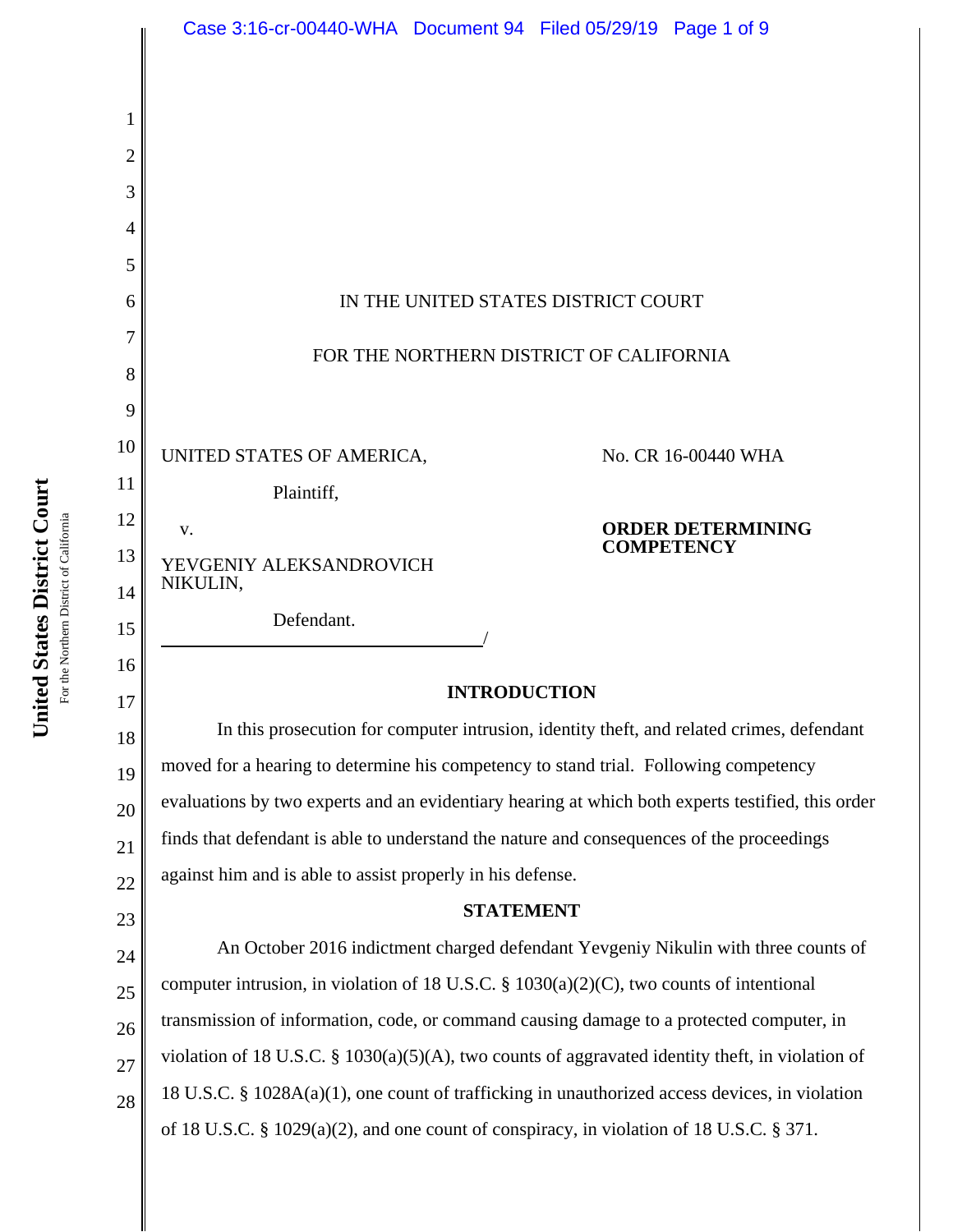Officials in the Czech Republic arrested defendant in October 2016 and extradited him to the United States in March 2018 (Dkt. No. 4).

12 Defense counsel first raised concerns regarding defendant's mental competency during a status conference in June 2018. In August 2018, defendant, through counsel, moved for a psychiatric evaluation and a mental competency hearing. The government did not oppose the motion. At the next hearing in this case, the undersigned judge waived defendant's appearance because, in part, defendant refused to leave his cell at the Santa Rita Jail. After tentatively granting defendant's motion for a mental competency hearing, the undersigned directed the parties to meet and confer regarding a qualified examiner. Defense counsel later proposed Dr. Alexander Grinberg. After asking for further comment from counsel regarding Dr. Grinberg's probationary status, an order granted defendant's motion for a mental competency hearing and appointed Dr. Grinberg to conduct the examination (Dkt. Nos. 37, 49–52, 55, 58–60).

13 14 15 16 17 18 19 20 In October 2018, defense counsel filed a notice explaining that Dr. Grinberg had not conducted the examination because defendant refused to meet with him. With the agreement of the parties, an order committed defendant to the custody of the Bureau of Prisons for purposes of completing the examination. Defendant was then transferred to the Metropolitan Detention Center in Los Angeles where Dr. Lesli Johnson and her team observed and evaluated defendant over a period of eight weeks. Dr. Johnson submitted her evaluation to the Court in February 2019. In her report, Dr. Johnson opined that defendant was competent to stand trial (Dkt. Nos. 63, 70; Gov't Exh. 1).

21 22 23 24 25 Due to delays in defendant's return to this district from BOP custody, the parties next appeared for a status conference in March 2019. At that conference, defense counsel explained that she wanted to challenge Dr. Johnson's report and would be submitting a competing report from Dr. Grinberg. The defense submitted Dr. Grinberg's report in April 2019. At an evidentiary hearing later that month, both Dr. Johnson and Dr. Grinberg testified and were

United States District Court **United States District Court** For the Northern District of California For the Northern District of California 1

2

3

4

5

6

7

8

9

10

11

26

27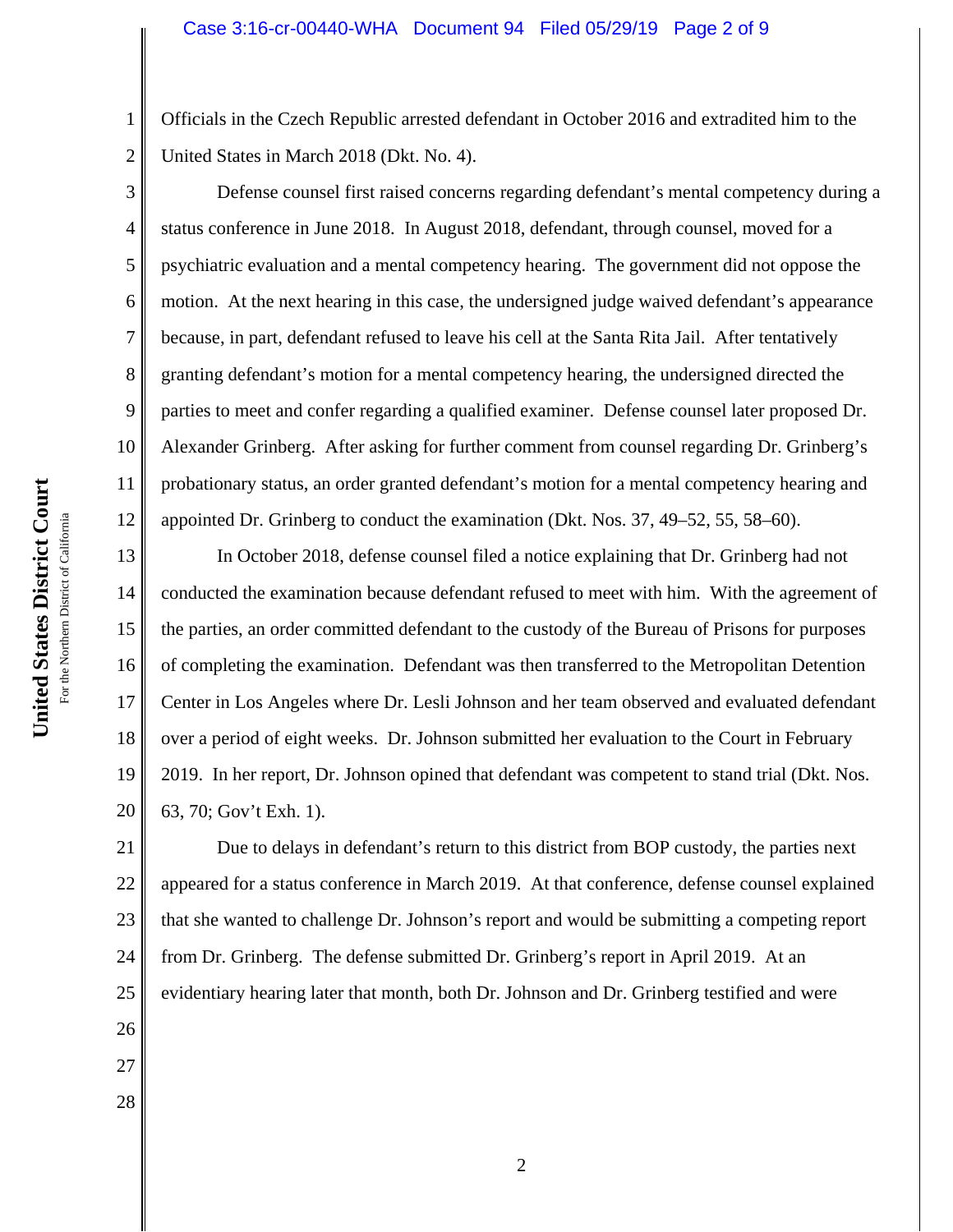cross-examined. The parties stipulated to both expert reports coming into evidence and have since submitted supplemental briefing (Dkt. Nos. 79, 82, 90–93; Gov't Exh. 2).<sup>1</sup>

3

4

5

6

7

8

9

10

11

12

1

2

### **ANALYSIS**

A defendant is competent to stand trial if he has "sufficient present ability to consult with his lawyer with a reasonable degree of rational understanding" and "has a rational as well as factual understanding of the proceedings against him." *Dusky v. United States*, 362 U.S. 402, 402 (1960). "Whether a defendant is capable of understanding the proceedings and assisting counsel is dependent upon evidence of the defendant's irrational behavior, his demeanor in court, and any prior medical opinions on his competence." *Miles v. Stainer*, 108 F.3d 1109, 1112 (9th Cir. 1997). The government must demonstrate by a preponderance of the evidence that defendant is competent to stand trial. *United States v. Frank*, 956 F.2d 872, 875 (9th Cir. 1991).

13 14 15 16 17 18 19 20 21 22 23 24 Dr. Johnson — who holds a Ph.D. in counseling psychology and who has completed approximately 140 court-ordered forensic evaluations over the past ten years — submitted a thorough report and credibly testified as to her findings. In evaluating defendant, Dr. Johnson conducted a legally-focused interview designed to assess defendant's ability to articulate an understanding of the charges against him and his ability to assist counsel in presenting a defense. She also administered a nonverbal test of defendant's intelligence. Dr. Johnson's evaluation and report relied on her own observations as well as those of detention officers and medical staff who interacted with defendant during his eight weeks in BOP custody. She also reviewed discovery, defendant's mental health and medical records, defendant's email communications with friends and family, and transcripts of defendant's phone calls. Dr. Johnson also considered input from colleagues and spoke with defense and government counsel (Tr. at 6:14–21, 8:19–21, 9:13–20:11; Gov't Exh. 1).

Dr. Johnson concluded that no objective evidence indicates that defendant suffers from a major mental disorder or organic disorder that would impair his present ability to understand the

27

28 <sup>1</sup>

25

<sup>&</sup>lt;sup>1</sup> Defendant has moved for leave to file a sur-reply (Dkt. No. 93). The motion is unopposed and is accordingly **GRANTED**.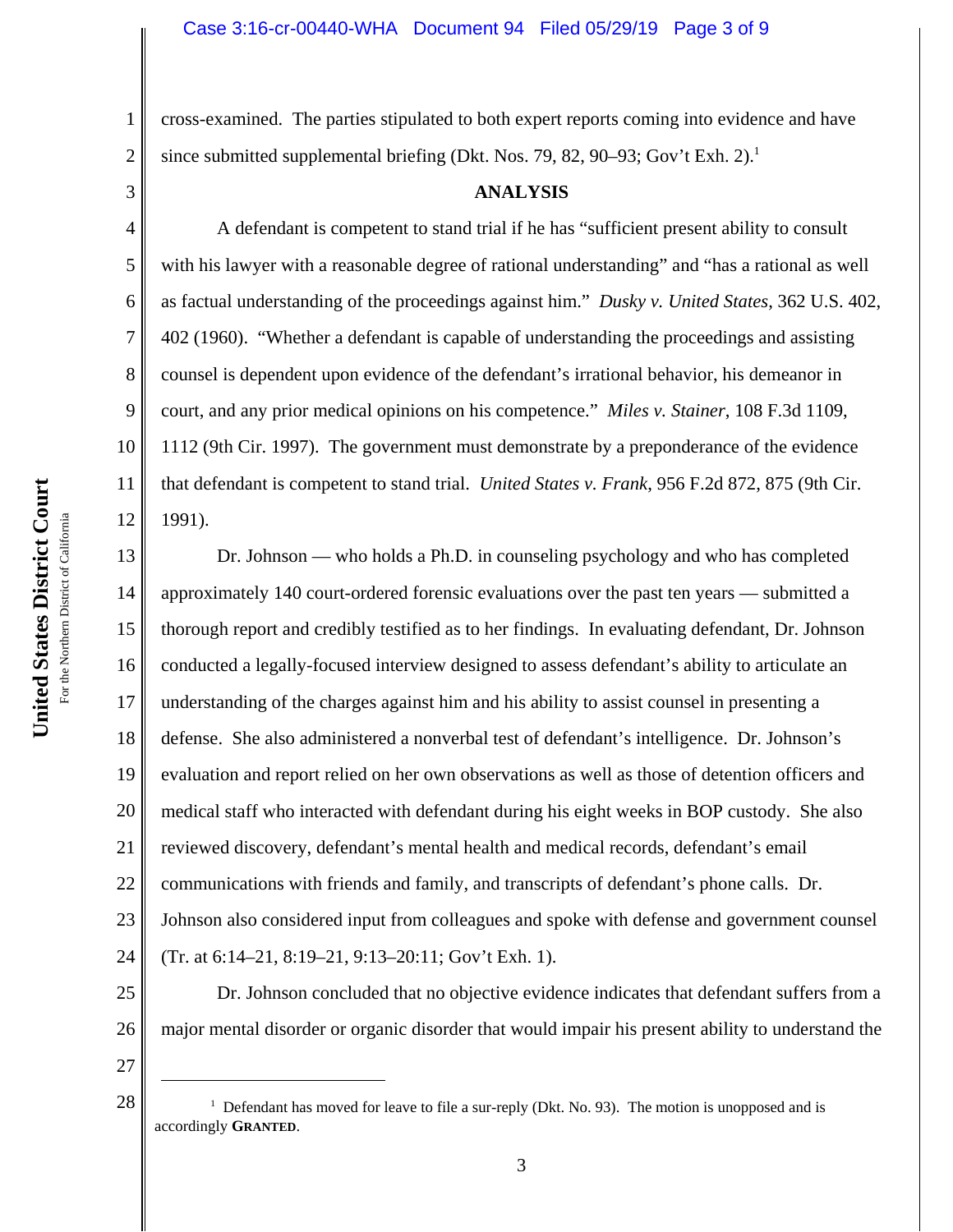#### Case 3:16-cr-00440-WHA Document 94 Filed 05/29/19 Page 4 of 9

nature and consequences of these proceedings or properly assist counsel in his defense. She opined that defendant instead suffers from "Other Specified Personality Disorder (Narcissistic Traits)," as specified in the Diagnostic and Statistical Manual of Mental Disorders, Fifth Edition ("DSM-5"), essential features of which are "a pervasive pattern of grandiosity, need for admiration, and lack of empathy." Dr. Johnson found that defendant's lack of communication with his attorney was "directly related to narcissistic traits" but concluded that defendant "is ultimately able to adequately aid and assist in his defense, if he so chooses." Indeed, defendant told her that he is "always capable of participating in conversations, but depending on the situation, the ambience and the people." Moreover, defendant accurately described the charges against him, possible pleas, and his attorneys' role in the proceedings (Gov't Exh. 1 at 13–20; Tr. at 25:18–26:14).

12 13 14 15 16 17 18 Defendant's expert, by contrast, concluded that defendant suffered from "Posttraumatic Chronic Stress Disorder (DSM IV code 309.81)," "Psychotic Disorder, Not Otherwise Specified (DSM IV 298.9)," and "Dissociative and Conversion Disorder, Not Otherwise Specified (DSM IV 300.15)." Based on these diagnoses, Dr. Grinberg opined that defendant is not competent to stand trial and that his "prognosis for recovery" is "poor" even with therapy and medication (Gov't Exh. 2 at 12–15). For the reasons now explained, this order finds Dr. Grinberg's conclusions significantly less credible than those of Dr. Johnson.

19 20 21 22 23 24 25 26 27 28 Much of Dr. Grinberg's report focused on defendant's family history of mental illness and trauma without a clear connection to defendant's current level of competence. Regarding defendant's prior brain injuries, Dr. Grinberg, who speaks Russian, relied on reports from defendant and defendant's mother rather than medical records or other corroborating evidence. Dr. Grinberg also arrived at his diagnoses via less reliable methods. For example, Dr. Grinberg used the Diagnostic and Statistical Manual of Mental Disorders, Fourth Edition, which is not the current edition. He also failed to use evaluation measures widely utilized in the forensic community, electing instead to use tools more often used in a therapeutic setting. Lastly, as far as the record shows, Dr. Grinberg has never performed a formal competency evaluation of a defendant prior to this case (Tr. at 26:15–27:11, 60:17–19, 82:15–89:22).

1

2

3

4

5

6

7

8

9

10

11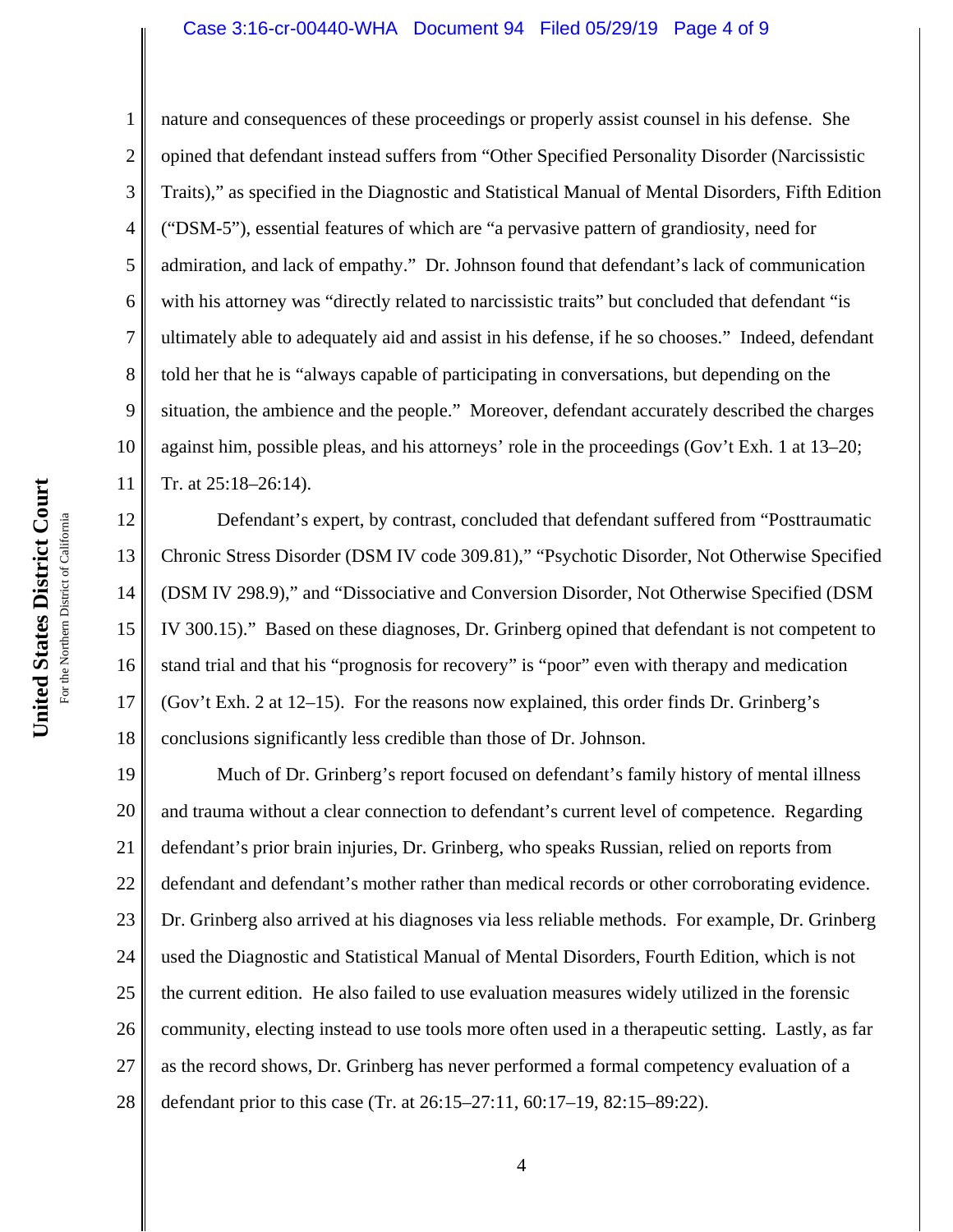#### Case 3:16-cr-00440-WHA Document 94 Filed 05/29/19 Page 5 of 9

As to Dr. Grinberg's diagnosis of post-traumatic stress disorder, he agreed on crossexamination that defendant does not currently have nightmares, flashbacks, or other signs of distress, which are required symptoms for a diagnoses of PTSD in the DSM-5. Dr. Grinberg also opined that defendant "would tend to avoid mentioning of names, dates, place that may trigger traumatic memories," but defendant ultimately showed some willingness to discuss his father's abuse and his brother's suicide. And, most notably, Dr. Grinberg fails to explain how post-traumatic stress disorder based on defendant's brother's suicide or his father's abuse would prevent him from talking with his attorneys regarding the seemingly unrelated charges against him in this case (*id*. at 28:13–29:9, 101:7–102:11; Gov't Exh. 2 at 3, 15).

10 11 12 13 14 15 16 17 18 19 20 21 22 23 24 25 26 27 Dr. Grinberg's diagnoses of psychotic disorder and dissociative and conversion disorder also lack credibility. Defendant has not been medicated since his brief hospitalization in the Czech Republic in October 2016. He has nevertheless functioned suitably in custody and no mental health provider — whether in the Czech Republic, Los Angeles, or Santa Rita Jail has observed psychotic symptoms or dissociation. As Dr. Johnson credibly testified, a defendant experiencing such symptoms would have problems in a general prison population. While Dr. Grinberg reported observing "disorganized speech," he provided no details as to when and to what extent this occurred. He further explained that defendant was delusional because "he believes that only he, himself, can defend himself" and defendant's mother and attorneys reported "irrational behavior," such as defendant saying that he was poisoned with radiation in the Czech Republic. Dr. Grinberg's conclusion that defendant "experienced episodes of derealization," in turn, appears to be based on defendant's statements that he has "fantasies" while in solitary confinement and his mother's statements that he seems like a "different person." Defendant, however, has denied "seeing things" or having feelings of unreality or detachment. Even accepting Dr. Grinberg's characterization, moreover, he has not connected defendant's purported delusions or disassociation with the inability to understand the proceedings in this case or to communicate with defense counsel (Tr. at 20:14–22:3, 29:10–30:22, 47:8–25, 73:12–74:6, 92:18–94:3; Gov't Exh. 2 at 13–14).

United States District Court **United States District Court** For the Northern District of California For the Northern District of California 1

2

3

4

5

6

7

8

9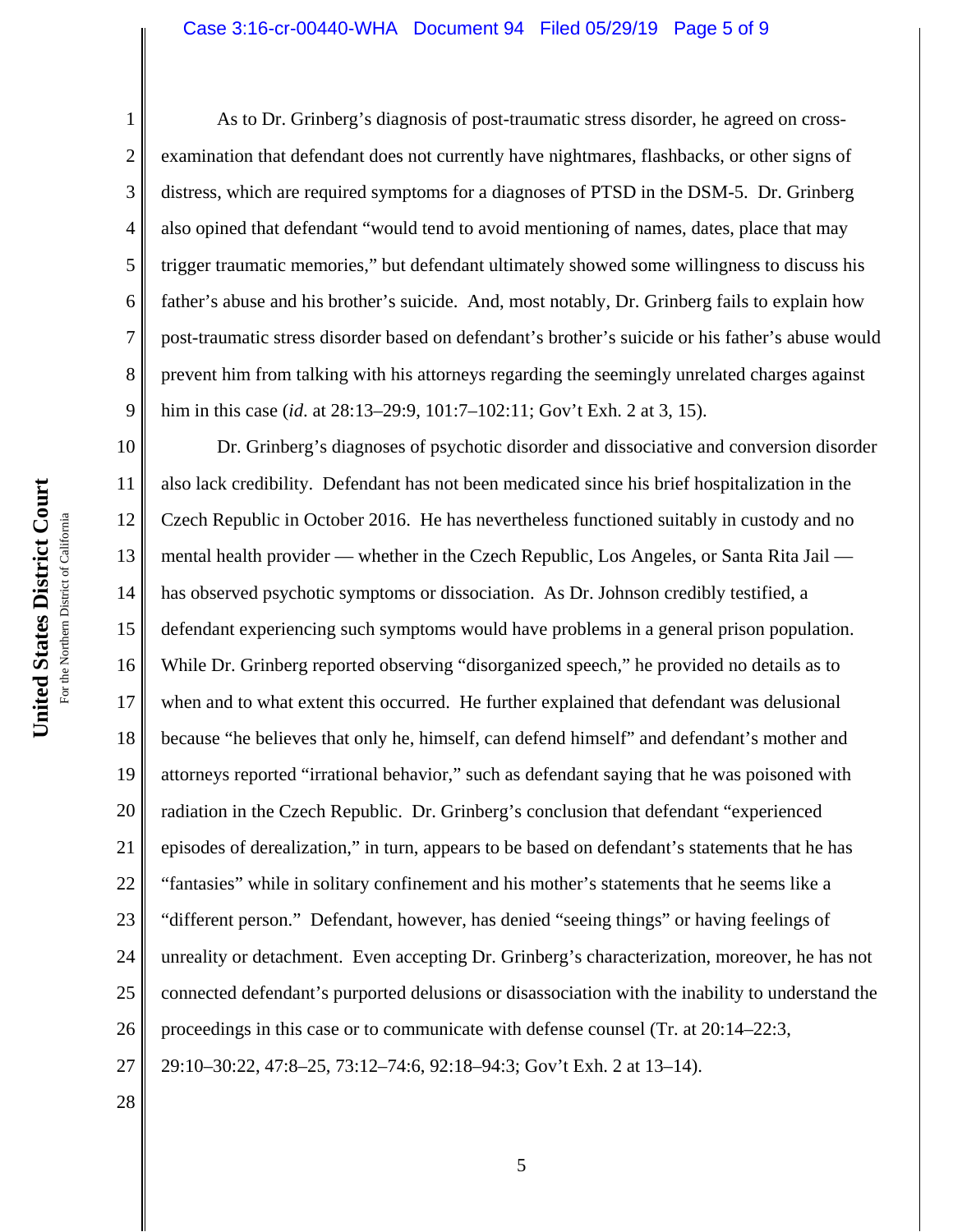#### Case 3:16-cr-00440-WHA Document 94 Filed 05/29/19 Page 6 of 9

1 2 3 4 5 6 7 8 9 10 11 12 13 Defendant's remaining arguments do not compel a contrary result. *First*, defense counsel emphasizes that in the past year, counsel or their staff met with defendant "at least eight (8) times" outside of court and had dozens of phone calls, during which defendant "always acted very strangely." Defense counsel states that when he attempted to explain the purpose of the competency hearing to defendant in the courtroom at the beginning of the hearing, defendant did not appear to understand and "said that he didn't want to do this anymore and that we should just plead guilty for him." Counsel also notes that defendant refused to speak with medical staff at Santa Rita Jail (Dkt. No. 91 at 5–6, 18–19). Nothing in these descriptions undercuts Dr. Johnson's credible opinion that defendant's failure to communicate is his intentional choice. The undersigned judge was present in the courtroom during the brief conference between defense counsel and his client at the competency hearing. If this was the only attempt counsel made to explain the nature of the proceedings, it is unsurprising if defendant failed to understand.

14 15 16 17 18 19 20 *Second*, defendant argues that Dr. Grinberg's report should be afforded more weight because Dr. Grinberg is a psychiatrist whereas Dr. Johnson is a psychologist. According to defendant, "[t]here are extremely important distinctions between psychologists and psychiatrists." But beyond arguing that "there is clearly an undisputed genetic component (i.e. Defendant's brother's suicide)" in this case, defendant fails to explain why Dr. Johnson is any less qualified than Dr. Grinberg to opine on defendant's competency (*id*. at 10–11). This order therefore declines to afford Dr. Johnson's findings less weight on that basis.

21 22 23 24 25 26 27 28 *Third*, defendant faults Dr. Johnson for not including information from defendant's family in her report, namely, defendant's prior brain injuries from a car accident, his history of not speaking between the ages of three and six years old, his family's history of mental illness, and his father's abuse. As Dr. Johnson explained, however, it is often unnecessary to speak with a defendant's family to determine competency to stand trial. Not only does the family's interest in the outcome of the proceedings undercut the reliability of the information provided, but the information may not be helpful because a competency evaluation is about the "here and now." Dr. Johnson therefore credibly testified that the information defendant's mother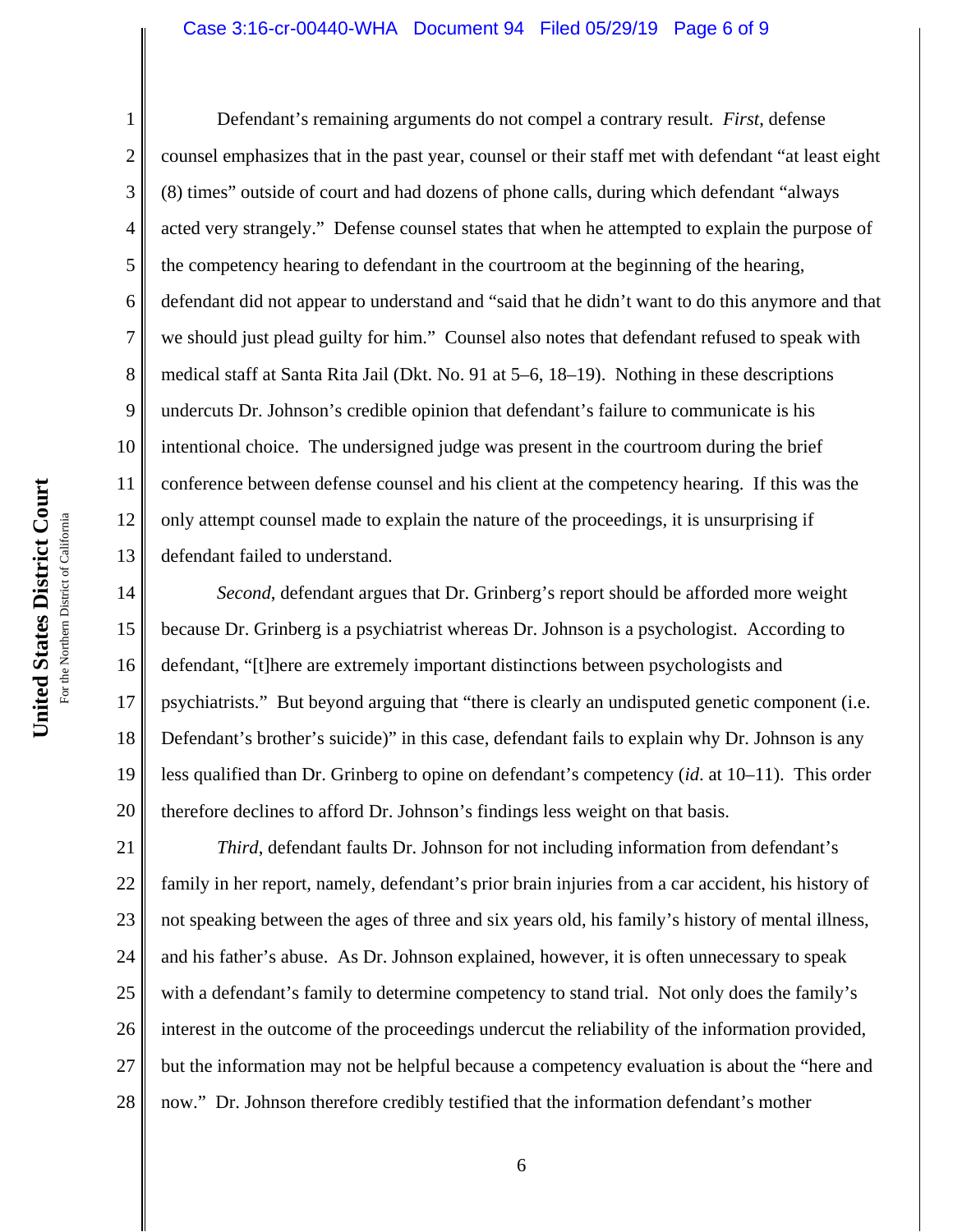#### Case 3:16-cr-00440-WHA Document 94 Filed 05/29/19 Page 7 of 9

provided to Dr. Grinberg would not change her diagnosis or conclusions because her determinations were based on defendant's *present* condition and presentation (Tr. at 18:17–19:18, 43:2–48:9).

4 5 8 9 10 11 12 13 14 15 Moreover, although Dr. Johnson did not speak with defendant's family, she did review defendant's mental health records, including a letter from defendant's attorney in the Czech Republic who described defendant's five-day hospitalization following his arrest in October 2016 and the related diagnosis of "acute stress response." The attorney, who was assigned defendant's case in February 2017, generally denied observing evidence of a poor mental state but did explain that in the two months preceding defendant's extradition "it was very difficult to have conversation with [defendant], to get some answer from him and his moods were changing a lot during a short time." Records from Santa Rita Jail explained that defendant's refusal to answer medical questions resulted in a suicide watch and led staff to believe he had an "adjustment disorder." Dr. Johnson concluded from these records that defendant appeared to have suffered from an adjustment disorder at the time of his arrest but that the symptoms had remitted (Gov't Exh. 1 at 8–9, 15–17).

16 17 18 19 20 21 22 23 24 25 26 27 *Fourth*, defendant argues that Dr. Johnson failed to provide adequate reasons for her conclusion that defendant's poor IQ score does not "represent his overall presentation." To the contrary, Dr. Johnson explained in her report and on cross-examination that defendant's low scores for intellectual functioning were due to a lack of effort, not a lack of capacity. During the first part of the exam defendant would "haphazardly flick his finger at the items almost as quickly as [she] turned the page" and "[d]idn't appear to be putting forth adequate effort." On these initial parts, defendant scored in the "poor" range. After Dr. Johnson admonished him, however, defendant improved to the "low average" range, which indicated "mostly intact abilities in managing and manipulating non-verbal information." Dr. Johnson credibly testified that she believed that the score did not represent his overall presentation because, in her experience, a defendant with such poor functioning would likely have difficulty communicating or doing routine tasks (Gov't Exh. 1 at 12–13; Tr. at 22:9–23:23).

28

1

2

3

6

7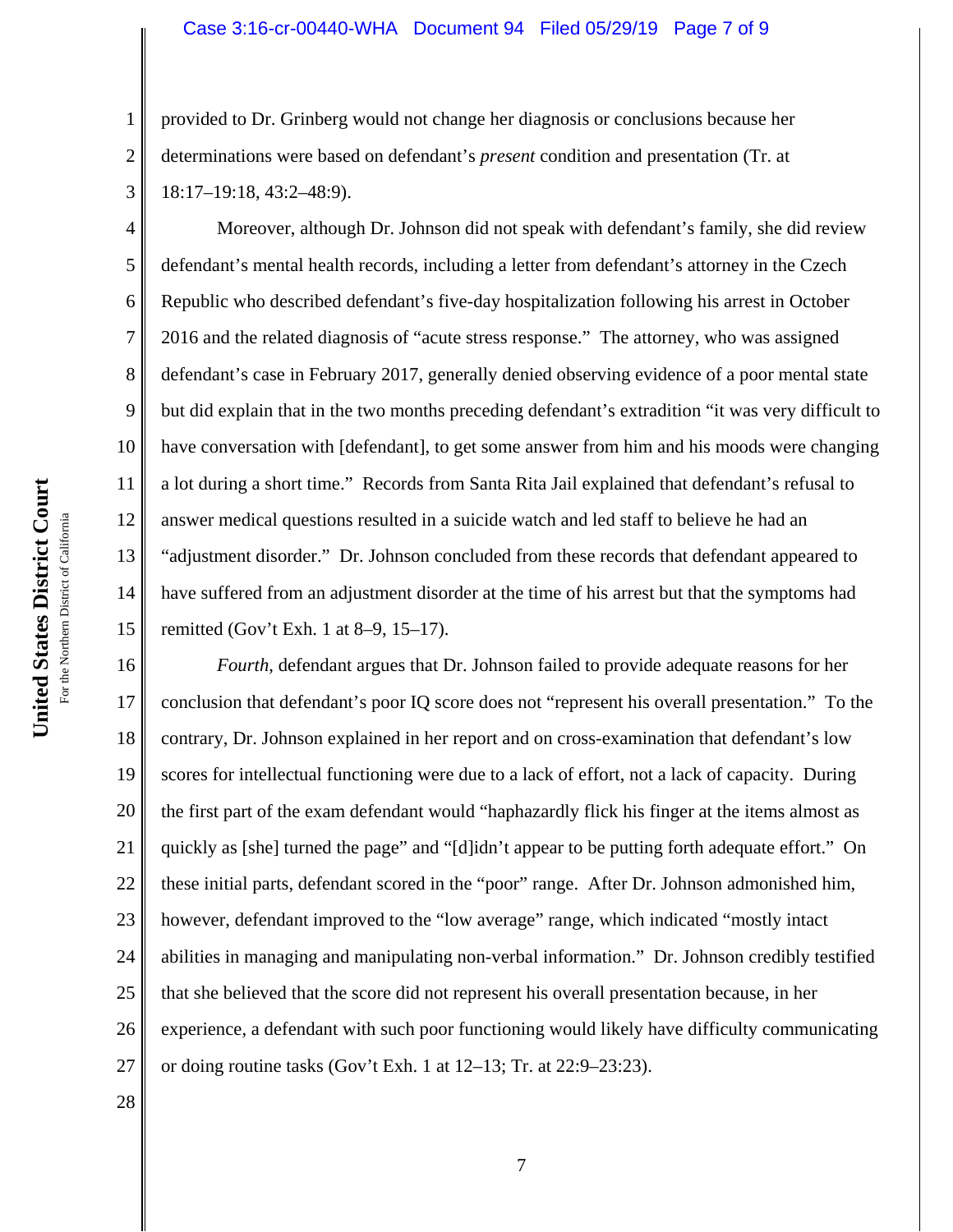#### Case 3:16-cr-00440-WHA Document 94 Filed 05/29/19 Page 8 of 9

United States District Court **United States District Court** For the Northern District of California For the Northern District of California

26

27

28

1 2 3 4 5 6 7 8 9 10 11 12 *Fifth*, defendant argues that the value of Dr. Johnson's report should be discounted because she conducted her examination through a translator whereas Dr. Grinberg conducted his examination in Russian. This order disagrees. Dr. Johnson carefully considered defendant's language skills in tailoring her examination. For example, because defendant does not speak English and was not raised in the United States, she used a culturally appropriate test to measure defendant's non-verbal intelligence. Dr. Grinberg, by contrast, admittedly translated diagnostic tests from English to Russian, thereby rendering those tools useless as quantitative measures of defendant's functioning. While Dr. Grinberg opined that he would have picked up on "cultural differences" in defendant's communications that Dr. Johnson may have missed, he does nothing more than generically describe defendant's communications as "substandard or below an expected level of functioning" (Tr. at 12:25–13:11, 27:12–28:8, 60:22–62:7, 98:15–18).

13 14 15 16 17 18 *Sixth*, defendant notes that the undersigned judge has permitted, at the request of the United States Marshals Service, the use of physical restraints on defendant during court proceedings. While defendant's reported behavior in custody is certainly relevant to the competency inquiry, the conduct described by the Marshals Service demonstrates nothing more than defendant's unwillingness to cooperate. His demeanor and behavior in court has otherwise been appropriate.

19 20 21 22 23 24 25 In sum, the government has proven by a preponderance of the evidence that defendant's mental disorder does not render him incompetent and that any refusal to participate in his own defense is due to his own choice. The law is clear that "mental illness does not necessarily equate to incompetence." *Grant v. Brown*, 312 Fed. Appx. 71, 73 (9th Cir. 2009). While all agree that defendant is currently suffering from some form of mental disorder, the record demonstrates that defendant is still able to understand the nature and consequences of these proceedings and assist his attorneys in his own defense.